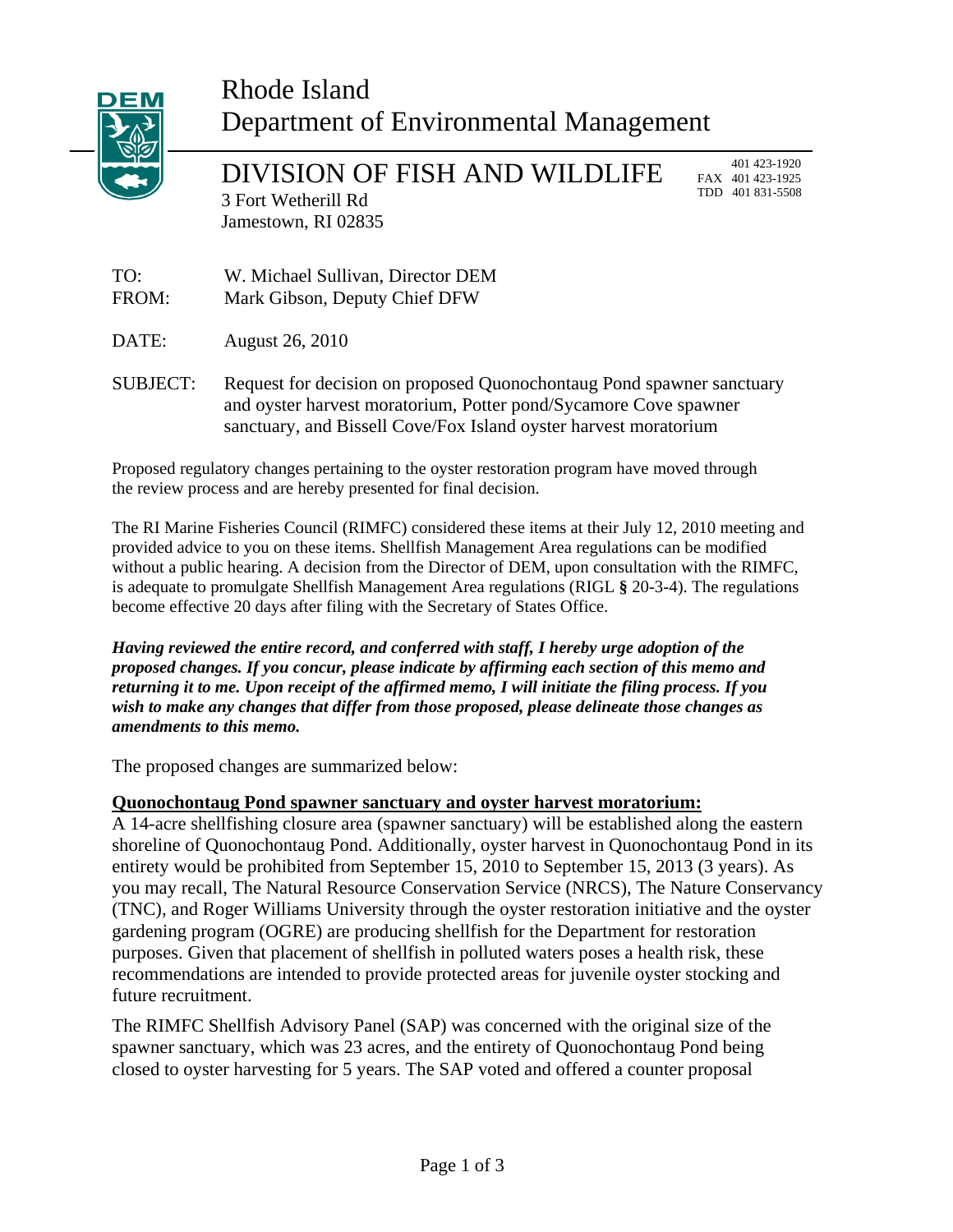requesting that the size of the spawner sanctuary be reduced and the pond-wide closure period be reduced from 5 years to 3 years.

Division Staff recalculated the area of the proposed spawner sanctuary using a more precise method and found the acreage to be 14 acres rather than 23 acres, the amount initially proposed to the SAP. The SAP members were not in favor of the pond-wide closure to oyster harvest beyond 3 years, however, the Division feels there is a need to close the pond to oyster harvesting for 5 years in order to establish a self-sustaining, disease-resistant population of oysters and allow recruitment of juvenile oysters throughout the pond. The older oysters that remain after the 5-year period may be disease-resistance and could be allowed to spawn and contribute to the establishment of a disease-resistant population. Additionally, SAFIS data indicates there have only been 150 individual oysters landed in the last three years in Quonochontaug Pond, therefore the project would not be displacing commercial shell fishermen. Staff investigations found no oysters and very few other shellfish within the proposed spawner sanctuary footprint.

In a 7 to 1 vote taken at a meeting on December 1, 2008, the RIMFC approved a motion to recommend to the Director to go forward with the Quonochontaug Pond oyster restoration project for a 3-year period. Oyster harvest in Quonochontaug Pond in its entirety would be prohibited from January 1, 2009 to December 31, 2011 (3 years) with the stipulation that at the end of the 3-year period, Division staff would report back to the Council on the status of the project to determine whether to extend the closure period for another two years or not. Since no action had been taken, the proposal to establish a Quonochontaug Pond spawner sanctuary and oyster harvest moratorium was presented at the July 12, 2010 RIMFC meeting for consideration. The proposal to establish a Quonochontaug Pond spawner sanctuary and oyster harvest moratorium for three years was unanimously supported by the Council.

I am in agreement with the Council decision, especially the stipulation to report back to the RIMFC with the intent to extend the closure period for another two years. I believe closing off Quonochontaug Pond in its entirety for a 5 year period is appropriate for the reasons mentioned above. Pre-mature harvest when they attained the 3-inch minimum size would undermine the restoration efforts. If after 5 years there were measurable recolonization success, the intent would be to reopen the fishery with realistic commercial and recreational possession limits.

The Division recognizes there is an oyster disease problem statewide, not just in the pond. We will work toward development of an oyster disease testing policy to include suppliers of restoration oysters, and oysters placed in established spawner sanctuaries to avoid spreading oyster diseases through the restoration efforts. I urge adoption of the Council recommendation to establish a Quonochontaug Pond spawner sanctuary, and a moratorium on oyster harvest for the initial three year period.

*Affirmed as recommended: W. Moles* Suller Date: <u>August 30, 201</u>0